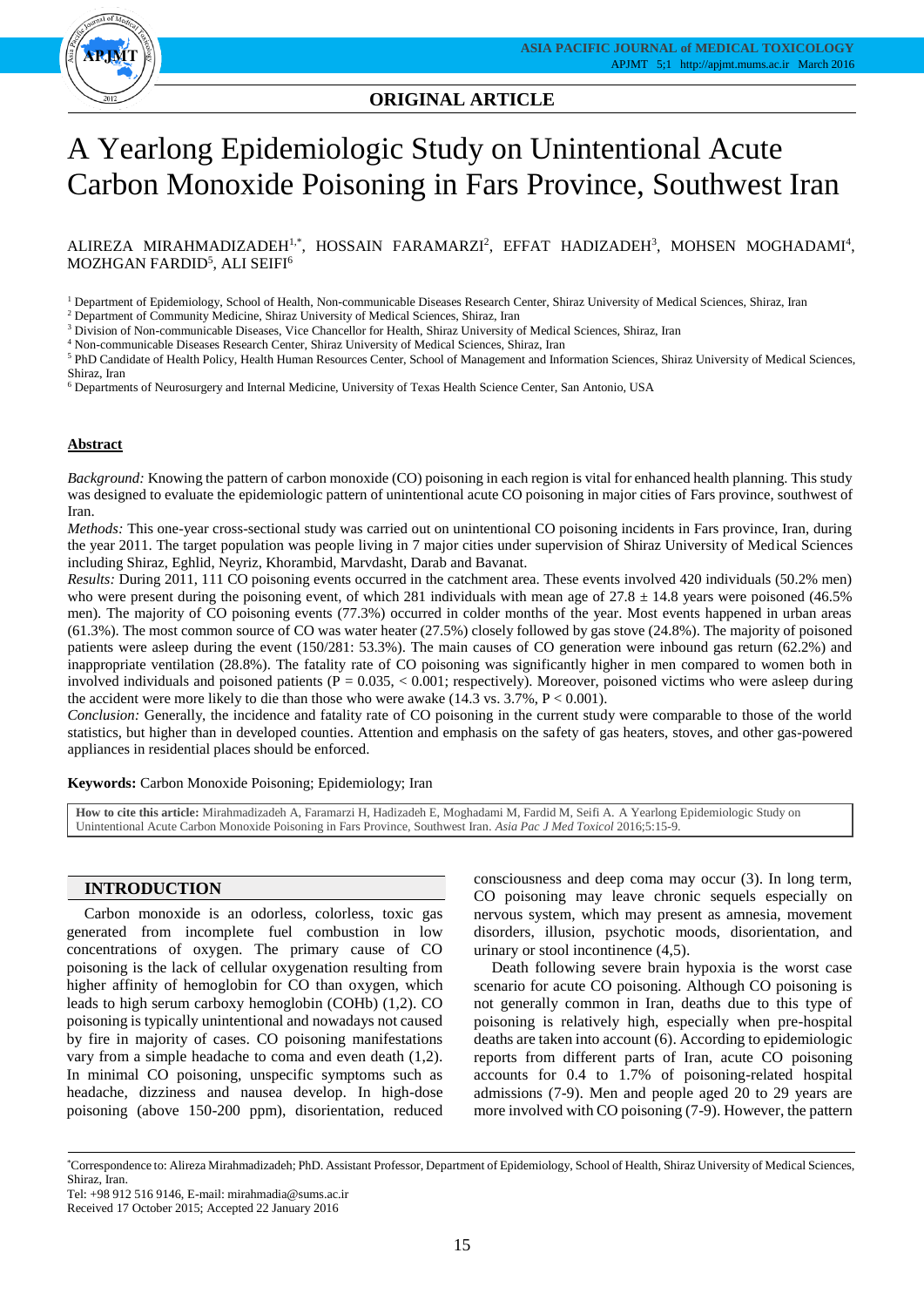of this type of poisoning varies region by region in Iran. Knowing the pattern in each region is vital for health authorities for improved planning in this regard. In this study, we aimed to evaluate the epidemiologic pattern of unintentional acute CO poisoning in major cities of Fars province, one of the largest provinces in Iran located in southwest of the country.

# **METHODS**

## *Study design and catchment area*

This one-year cross-sectional study was carried out on CO poisoning incidents in Fars province, Iran, during the year 2011. The target population was people living in 7 major cities under supervision of Shiraz University of Medical Sciences including Shiraz, Eghlid, Neyriz, Khorambid, Marvdasht, Darab and Bavanat. The cases of death due to CO poisoning were also obtained from regional office of Iranian legal medicine organization in Shiraz.

# *Data collection and inclusion/exclusion criteria*

The data of unintentional CO poisoning incidents, not caused by previous intention or fire, were collected by reviewing the hospital records. Fire-related CO poisoning cases were excluded because of potential burn-induced comorbidities and lack of definite evidence to confirm the poisoning as the main cause of admission or death. CO poisoning was diagnosed by an officer of public gas supply office or by emergency physicians based on ventilation impairment along with incomplete combustion in the place of accident. Study variables including gender, age, situation and outcome of victims, cause, location, time and place of CO poisoning events were recorded for each case into a predesigned checklist. In addition to the documented data in emergency departments, some data were also gathered by telephone interviews with the poisoned individuals or their families (in case of death) and the records of legal medicine organization, as well. The telephone interviews were helpful in identifying the number of family members or friends or coworkers who were present in each event. In general, the information was gathered from two groups: those who were

**Table 1.** CO poisoning cases plotted against city of event in Fars province, Iran, 2011

present at the location of the accident and involved mildly without receiving any medical intervention, and those who were poisoned. In Iran, nearly all CO poisoning cases, regardless of their severity, are reported as emergency to regional health authorities; however, as we attempted to miss no case, the records from the legal medicine organization were also reviewed, and so all unintentional CO poisoning cases in 2011 were finally included in our analysis.

*Statistical analysis*

In the current study, 2011 official information distributed by Statistical Centre of Iran was utilized in order to calculate the CO poisoning incidence rate per population. Data were analyzed using Microsoft Excel (Microsoft Corp., Redmond, WA, USA). Results are expressed with frequency and percentage, and are shown with descriptive graphs. To compare the frequency of observations between two groups, chi-squared test was used. P values less than 0.05 were considered to be statistically significant.

# **RESULTS**

During 2011, 111 CO poisoning events occurred in the catchment area. These events involved 420 individuals who were present during the poisoning event, of which 281 individuals with mean age of  $27.8 \pm 14.8$  years were poisoned. The frequency distribution of CO poisoning cases, plotted against the city of event, is shown in table 1.

The monthly distribution of CO poisoning cases is provided in Figure 1. As can be seen, the majority of CO poisoning events (77.3%) occurred in colder months of the year.

The majority of CO poisoning events happened in urban areas (61.3%) and in residential buildings (77.5%) (Table 2). The most common source of CO (CO generator) was water heater (27.5%) closely followed by gas stove (24.8%). The fuel type in the majority of cases (63.7%) was "natural gas".

The main causes of accidental CO generation were inbound gas return (62.2%), inappropriate ventilation  $(28.8\%)$ , and heater misuse  $(17.1\%)$  (Table 3). It should be noted that in some events, the technical reason for CO generation could be attributed to two factors or more.

| which is the possessing capes protted against the or event in I also province, fram, so if |           |                                                                    |                   |                                                                    |  |  |  |  |  |  |
|--------------------------------------------------------------------------------------------|-----------|--------------------------------------------------------------------|-------------------|--------------------------------------------------------------------|--|--|--|--|--|--|
|                                                                                            |           | CO poisoning events                                                | Poisoned patients |                                                                    |  |  |  |  |  |  |
| City                                                                                       | $N(\%)$   | Annual cumulative<br>incidence rate<br>(per $100,000$ population)* | $N$ $(\%)$        | Annual cumulative<br>incidence rate<br>(per $100,000$ population)* |  |  |  |  |  |  |
| Shiraz                                                                                     | 91 (82.0) | 5.4                                                                | 237 (84.3)        | 13.9                                                               |  |  |  |  |  |  |
| Eghlid                                                                                     | 3(2.7)    | 3.2                                                                | 10(3.6)           | 10.6                                                               |  |  |  |  |  |  |
| Neyriz                                                                                     | 4(3.6)    | 3.5                                                                | 8(2.8)            | 7.0                                                                |  |  |  |  |  |  |
| Khorambid                                                                                  | 1(0.9)    | 2.0                                                                | 3(1.1)            | 6.0                                                                |  |  |  |  |  |  |
| Marydasht                                                                                  | 6(5.4)    | 1.9                                                                | 14(5.0)           | 4.6                                                                |  |  |  |  |  |  |
| Darab                                                                                      | 5(4.5)    | 2.6                                                                | 6(2.1)            | 3.2                                                                |  |  |  |  |  |  |
| Bavanat                                                                                    | 1(0.9)    | 2.1                                                                | 3(1.1)            | 6.2                                                                |  |  |  |  |  |  |
| Total                                                                                      | 111 (100) | 4.4                                                                | 281 (100)         | 11.2                                                               |  |  |  |  |  |  |

\* The population number of each city was derived from the 2011 national census performed by the Iranian Statistical Centre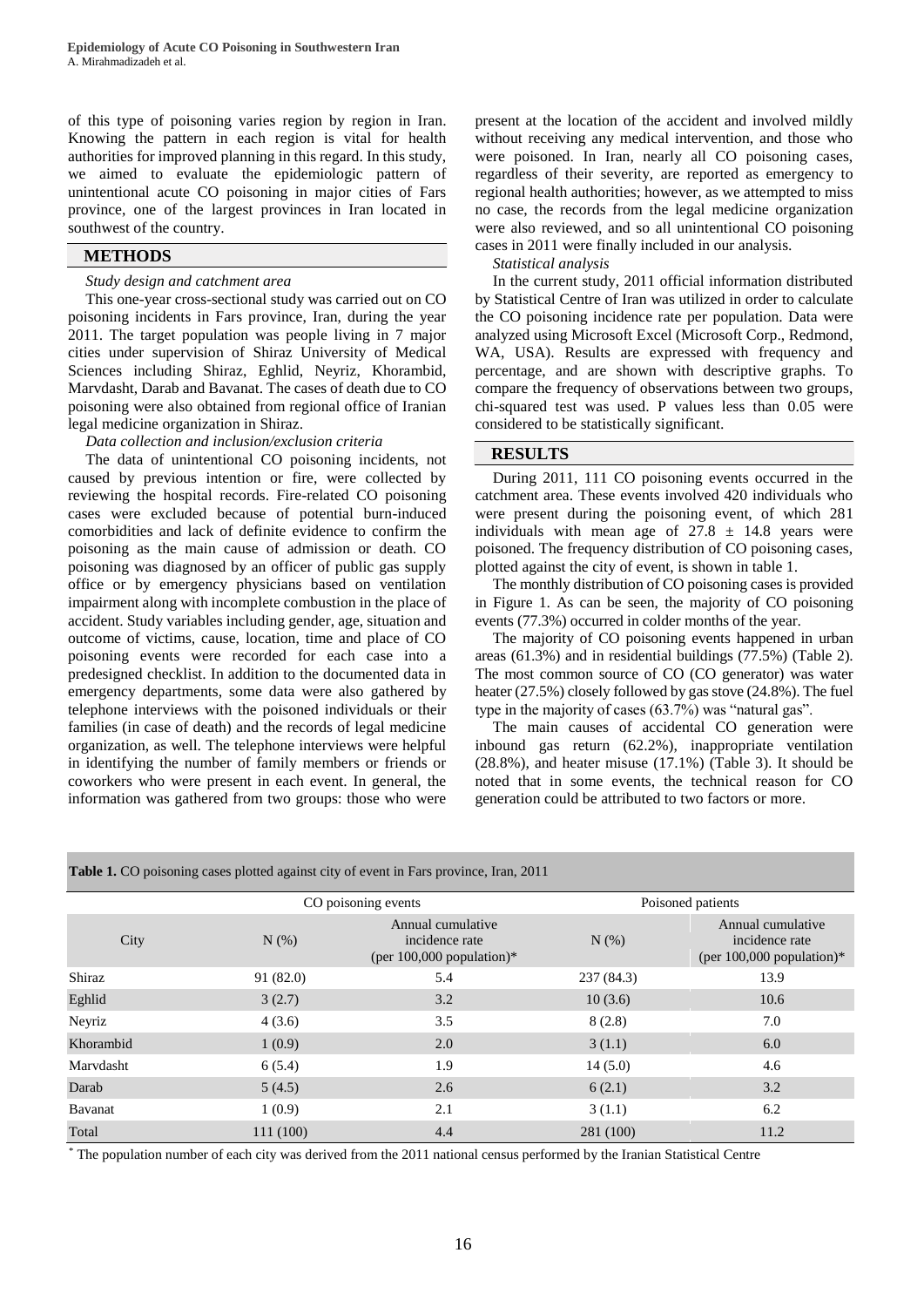

**Figure 1.** Frequency of CO poisoning events (%) by month in Fars province, Iran, 2011

Among 420 individuals who were present during the incidents, 50.2% were men and among 281 poisoned cases, 53.5% were women (Figure 2). The majority of poisoned patients were asleep during the event (150/281: 53.3%).

The fatality rate of CO poisoning was significantly higher in men compared to women both in involved individuals and poisoned patients ( $P = 0.035$ ,  $< 0.001$ ; respectively) (Table 4). Moreover, poisoned victims who were asleep during the accident were more likely to die than those who were awake  $(P < 0.001)$ .

# **DISCUSSION**

In this study, 111 CO poisoning events, in which 281 people manifested specific symptoms of CO poisoning, were analyzed. This gave an annual cumulative incidence rate of 11.2 per 100,000 population of the catchment area. This rate is higher than the incidence rate of unintentional CO poisonings in Tabriz, northwest of Iran, which was 9.2 per 100,000 people as estimated by Nazari et al (10), and much higher than the incidence rate of CO exposures in Mashhad, northeast of Iran, which was 1.9 per 100,000 people as appraised by Khadem-Rezaiyan and Afshari (8). As fossil fuel heating devices are used more frequently in the winter (2,11), CO poisoning accidents were more common in this season, especially in colder cities of the catchment area. In such cases, the technical deficiency of heaters and poor ventilation at first use increases the probability of CO poisoning. Moreover, the frequency of CO poisoning was greater in urban areas (61.3%) than that in rural areas. Nonetheless, living in a city is not a deterministic factor for CO poisoning given that a larger percentage of the Iranian population (62% according to the2011 census) lives in urban areas. In addition, the majority of CO poisonings happened at houses and apartments and less commonly in the workplace.

| Table 2. Location of event and CO source in CO poisoning cases |           |  |  |  |
|----------------------------------------------------------------|-----------|--|--|--|
| Variables                                                      | $N(\%)$   |  |  |  |
| Place of residence                                             |           |  |  |  |
| Urban                                                          | 68 (61.3) |  |  |  |
| Rural                                                          | 34 (30.6) |  |  |  |
| Outside the urban or rural areas (e.g. roads)                  | 9(8.1)    |  |  |  |
| Place of accident                                              |           |  |  |  |
| House                                                          | 67(60.4)  |  |  |  |
| Apartment                                                      | 19(17.1)  |  |  |  |
| Car                                                            | 5(4.5)    |  |  |  |
| Workplace                                                      | 4(3.7)    |  |  |  |
| Camp                                                           | 4(3.7)    |  |  |  |
| School                                                         | 1(0.9)    |  |  |  |
| Other                                                          | 11 (9.9)  |  |  |  |
| Location of accident in house/apartment                        |           |  |  |  |
| Bedroom                                                        | 40 (46.5) |  |  |  |
| Living room                                                    | 28 (32.6) |  |  |  |
| Kitchen                                                        | 4(4.7)    |  |  |  |
| Other                                                          | 5(5.8)    |  |  |  |
| Unknown                                                        | 9(10.5)   |  |  |  |
| CO generator                                                   |           |  |  |  |
| Water heater                                                   | 30(27.5)  |  |  |  |
| Gas stove                                                      | 27(24.8)  |  |  |  |
| Tank heater                                                    | 10(9.3)   |  |  |  |
| Wall gas stove                                                 | 9(8.3)    |  |  |  |
| <b>Brazier</b>                                                 | 9(8.3)    |  |  |  |
| Oil heater                                                     | 7(6.4)    |  |  |  |
| Gas grill                                                      | 7(6.4)    |  |  |  |
| Gas oven                                                       | 5(4.5)    |  |  |  |
| Gas light                                                      | 4(3.6)    |  |  |  |
| Chimney                                                        | 1(0.9)    |  |  |  |
| Unknown                                                        | 2(1.8)    |  |  |  |
| Fuel type*                                                     |           |  |  |  |
| Natural gas                                                    | 72 (63.7) |  |  |  |
| Liquid gas                                                     | 22(19.5)  |  |  |  |
| Coal                                                           | 9(8)      |  |  |  |
| Oil                                                            | 7(6.2)    |  |  |  |
| Wood                                                           | 3(2.6)    |  |  |  |

\* In two events, two fuel types were involved

A study in a western province of Iran supports these results (12).

In the United States, the majority of CO gas responsible for poisoning was found to be generated from electricity generators (55.6%) followed by heaters (23.1%). Moreover, most CO Poisonings were found to occur at homes (93.5%) and the remaining cases occurred in workplaces (6.5%) (13). Lack of a warning alarm system in residential buildings and workplace in addition to absence of periodic safety checks of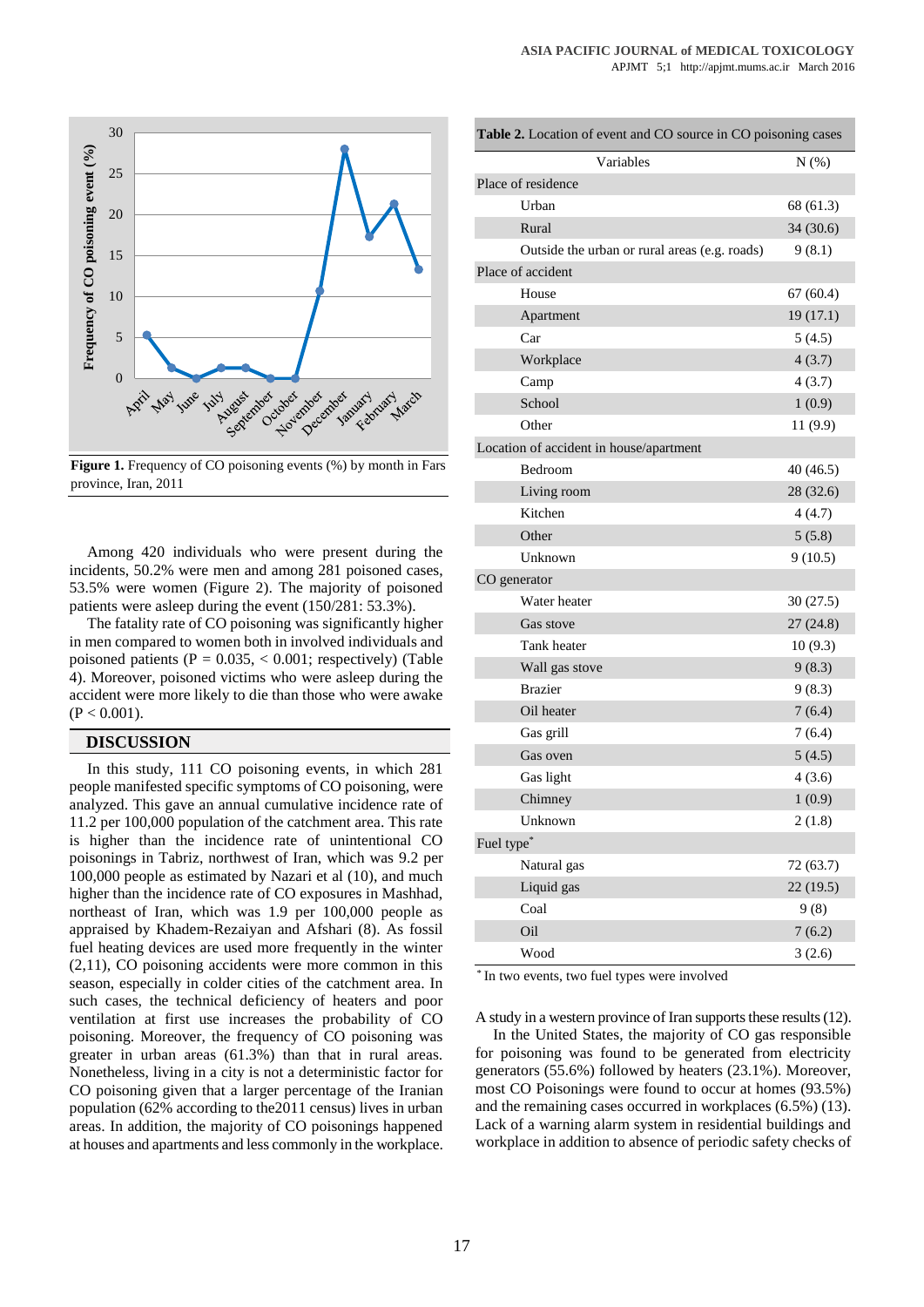#### **Table 3.** Technical reasons for CO generation

| Parameter                                    | N(% )     |
|----------------------------------------------|-----------|
| Inbound gas return                           | 68 (61.2) |
| Funnel disconnection                         | 34 (30.6) |
| <b>Funnel obstruction</b>                    | 13(11.7)  |
| Impaired heating appliance                   | 5(4.5)    |
| Thin obstruction of vent pipe                | 4(3.6)    |
| Shared heater vent pipe                      | 1(0.9)    |
| Low height vent pipe                         | 1(0.9)    |
| Vent pipe in a closed area                   | 1(0.9)    |
| Unexplained or mixed reasons                 | 16(14.4)  |
| Inappropriate ventilation                    | 32(28.8)  |
| Insulated room with closed door              | 29(26.1)  |
| Insulating the seams around the door         | 21 (18.9) |
| Completely enclosed windows                  | 7(6.3)    |
| Double glazed windows with no safety valve*  | 1(0.9)    |
| Heater misuse                                | 19(17.1)  |
| Use of oven for making the living space warm | 13 (11.7) |
| Big heater in a small space                  | 1(0.9)    |
| Unexplained or mixed reasons                 | 8(7.2)    |

 Air exchange with the outside is almost none when using double glazed windows. According to standards, for buildings that use double glazed windows, a safety valve should be embedded in the adjacent wall for better ventilation.



**Figure 2.** Frequency of people inovlved, poisoned, or died in CO poisoning events divided by gender

these systems may increase the risk of CO poisoning (14,15). Moreover, low quality control during building construction (inappropriate establishment of vent pipe for fuel-operated appliances) and lack of knowledge about proper use of heaters are also important factors for CO poisoning. It is highly noted that public education, installation of warning alarms and periodic checks of these systems, can be helpful in prevention of CO poisoning (16,17). In this respect, as the quality of the indoor air is important, the World Health Organization has released some standards for it, as well as measures to be taken to increase safety and awareness (17).

CO poisoning is one of the important causes of sudden death in the United States (14,16,18,19), resulting in approximately 40,000 emergency admissions to hospitals annually and a major cause of poisoning-related deaths (19). The United States' Center for Disease Control and Prevention has estimated that over 2000 people die annually in this country as a result of CO poisoning (20). A recent study in the United States showed that the fatality rate of CO poisoning was 4% in that country, which is lower than the death rate found in this study and equals to approximately half of our death rate (8.9%) (13). Although the fatality rate of CO poisoning is variable in different countries and in general is less than 5% (2,21,22), developed countries are more prepared in taking preventive actions, having warning alarms systems and advanced medical care such as hyperbaric oxygen chambers. In this study, we showed that CO poisoning is more fatal if the victim is not alert and is sleeping. Hence, it is logic to promote installation of warning alarm systems at homes that can greatly reduce fatalities (23).

#### **LIMITATIONS**

Since there is no integrated, shared system to record CO poisoning incidences, obtaining data about such occurrences was a challenge and a major limitation of this study. Previous data gathering techniques neglected to include all aspects of the poisoning event from the beginning to the outcome. For this study, the authors developed a checklist which contained all related variables of CO poisoning. However, because most of the CO poisoning symptoms are unspecified or unrecognizable, this report might potentially underestimate CO poisoning episodes. On the other hand, in some cases other poisonings might be categorized as CO poisoning, as John Wright pointed out this fact in his paper (24). Nonetheless, in this study, we tried to include cases that were absolutely confirmed to have CO poisoning. Another limitation of the study was that the CO concentration could not be measured in the air of the location of incident. In addition, COHb level was not measured for all poisoned victims and so the related analysis was not mentioned in the text.

| <b>Table 4.</b> Case fatality rate (%) divided by gender and awakeness of subjects |                  |                      |        |         |                         |       |         |  |  |  |
|------------------------------------------------------------------------------------|------------------|----------------------|--------|---------|-------------------------|-------|---------|--|--|--|
| Subjects                                                                           | Total death rate | Death rate by gender |        | P value | Death rate by awakeness |       | P value |  |  |  |
|                                                                                    |                  | Male                 | Female |         | Asleep                  | Awake |         |  |  |  |
| Involved                                                                           | 5.2              | 8.5                  | 3.3    | 0.035   | $---$                   | $---$ | $---$   |  |  |  |
| Poisoned                                                                           | 8.9              | 13.8                 | 4.6    | < 0.001 | 14.3                    | 3.7   | < 0.001 |  |  |  |